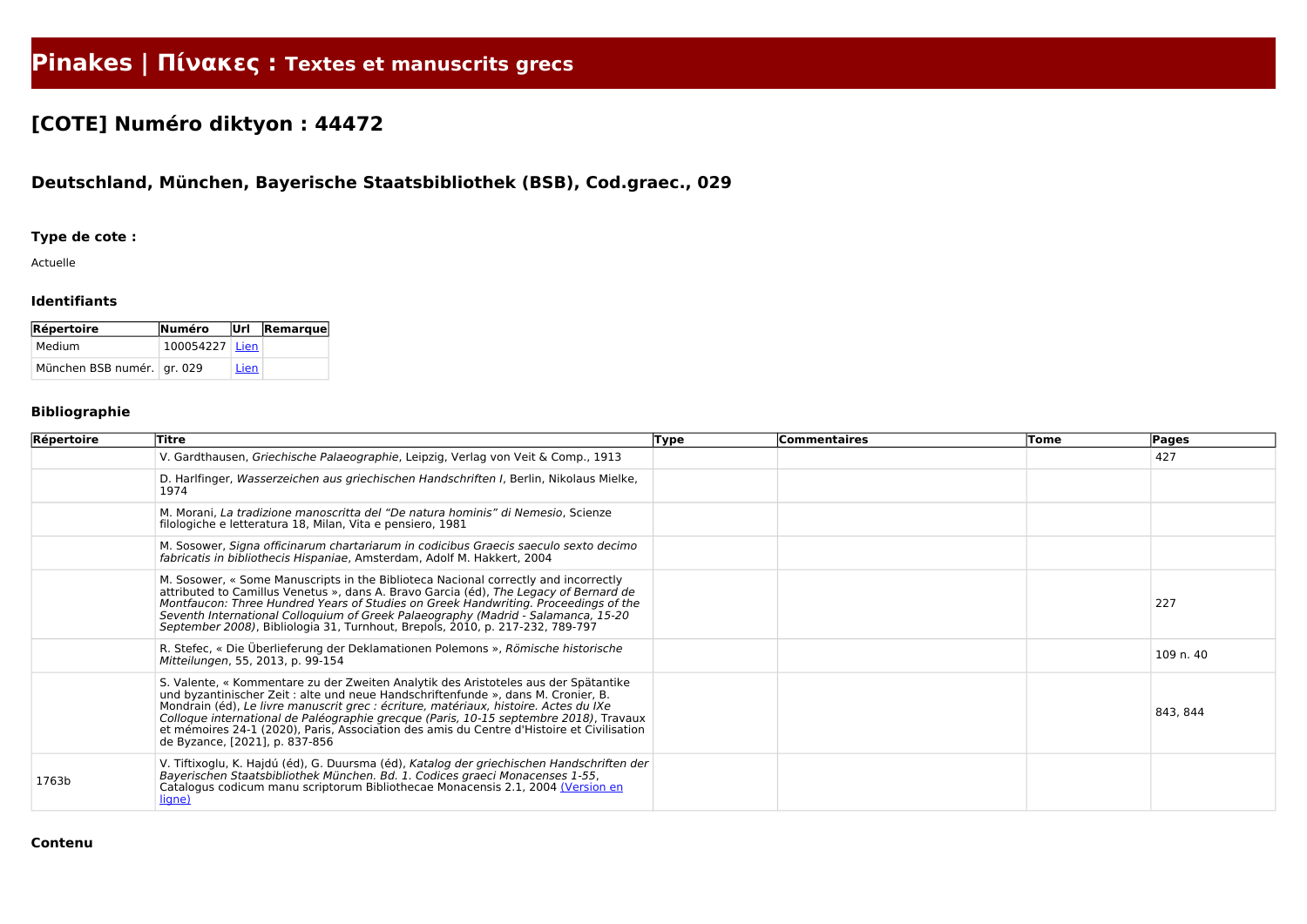| Numéro | Folios | Siècle | <b>Date</b> | Principal<br><b>Support</b> | <b>Remarque</b> | Copistes,<br>. Autres Révision<br><b>Possesseurs &amp;</b> |
|--------|--------|--------|-------------|-----------------------------|-----------------|------------------------------------------------------------|
|        |        |        |             |                             |                 |                                                            |

#### **Témoins (22)**

| Folios   | Auteur                            | <b>Oeuvre</b>                                    | <b>Identifiant</b> | <b>Recension</b><br>ou partie | <b>BHG</b> | Date Lit. | Siècle | Date     | Commentaire                                                                                                     | Contenu                                                                                                                                                                                             | Rev. | <b>Biblio.</b>  |
|----------|-----------------------------------|--------------------------------------------------|--------------------|-------------------------------|------------|-----------|--------|----------|-----------------------------------------------------------------------------------------------------------------|-----------------------------------------------------------------------------------------------------------------------------------------------------------------------------------------------------|------|-----------------|
| 001-54v  | Proclus<br>philosophus            | In Platonis<br>Cratylum<br>commentaria           |                    |                               |            |           | 16     | 1550 ca. |                                                                                                                 |                                                                                                                                                                                                     |      | $\bullet$ 1763b |
| 055-91v  | Theon<br>Smyrnaeus<br>philosophus | De utilitate<br>mathematicae                     |                    |                               |            |           | 16     | 1550 ca. |                                                                                                                 |                                                                                                                                                                                                     |      | $\bullet$ 1763b |
| 092--101 | Eusebius<br>Caesariensis          | Praeparatio<br>euangelica                        | • CPG 3486         |                               |            |           | 16     | 1550 ca. | Excerpta e libro<br>XV (PG 21,<br>1304-1332 et<br>$1337-1341$ ;<br><b>ATTICVS</b><br><b>PHILOSOPHVS</b><br>cod. |                                                                                                                                                                                                     |      | • 1763b         |
| 101-104  | Gemistus<br>Georgius Pletho       | Laudatio<br>funebris<br>Helenae<br>Palaeologinae |                    |                               |            |           | 16     | 1550 ca. |                                                                                                                 |                                                                                                                                                                                                     |      | • 1763b         |
| 104-105  | Astrologica,<br>astronomica       | Quaedam                                          |                    |                               |            |           | 16     | 1550 ca. | <b>ASTRONOMICA</b><br>QUAEDAM:<br>Excerptum de<br>lunae figuris ad<br>solem                                     | <b>Titulus initialis</b><br>ΑΔΕΣΠΟΤΟΣ<br>ΕΞΗΓΗΣΙΣ ΠΕΡΙ ΩΝ<br>ΠΟΙΕΙΤΑΙ ΣΧΗΜΑΤΩΝ<br>Η ΣΕΛΗΝΗ ΠΡΟΣ<br><b>TON HAION</b><br>Incipit<br>ΤΑ ΤΗΣ ΣΕΛΗΝΗΣ<br>ΣΧΗΜΑΤΑ<br><b>Desinit</b><br>ΗΤΟΙ ΚΑΙ ΤΑΥΤΑ ΚΔ' |      | • 1763b         |
| $105r-v$ | Astrologica,<br>astronomica       | Quaedam                                          |                    |                               |            |           | 16     | 1550 ca. | <b>ASTRONOMICA</b><br>QUAEDAM                                                                                   | <b>Titulus initialis</b><br>ΠΕΡΙ ΤΟΥ ΗΛΙΟΥ<br>ΠΟΤΕ ΕΙΣΕΡΧΕΤΑΙ ΕΝ<br>$TΩ$ KPIΩ<br><b>Incipit</b><br>ΙΣΤΕΌΝ ΟΤΙ Ο ΗΛΙΟΣ<br>Desinit<br>ΚΑΙ ΩΡΩΝ ΙΣΤ'                                                   |      | • 1763b         |
| 105v-106 | Mythologica                       | Varia                                            |                    |                               |            |           | 16     | 1550 ca. | Epitheta<br>deorum (ed. W.<br>Studemund,<br>Anecdota varia<br>graeca, I, Berlin,<br>1886, p.<br>281-283)        |                                                                                                                                                                                                     |      | $\bullet$ 1763b |
| 106-107  | Heron<br>Alexandrinus             | Geometrica                                       |                    |                               |            |           | 16     | 1550 ca. | Excerpta;<br>differt ab editis<br>; f. 107 <sub>v</sub><br>uacuum                                               |                                                                                                                                                                                                     |      | $\bullet$ 1763b |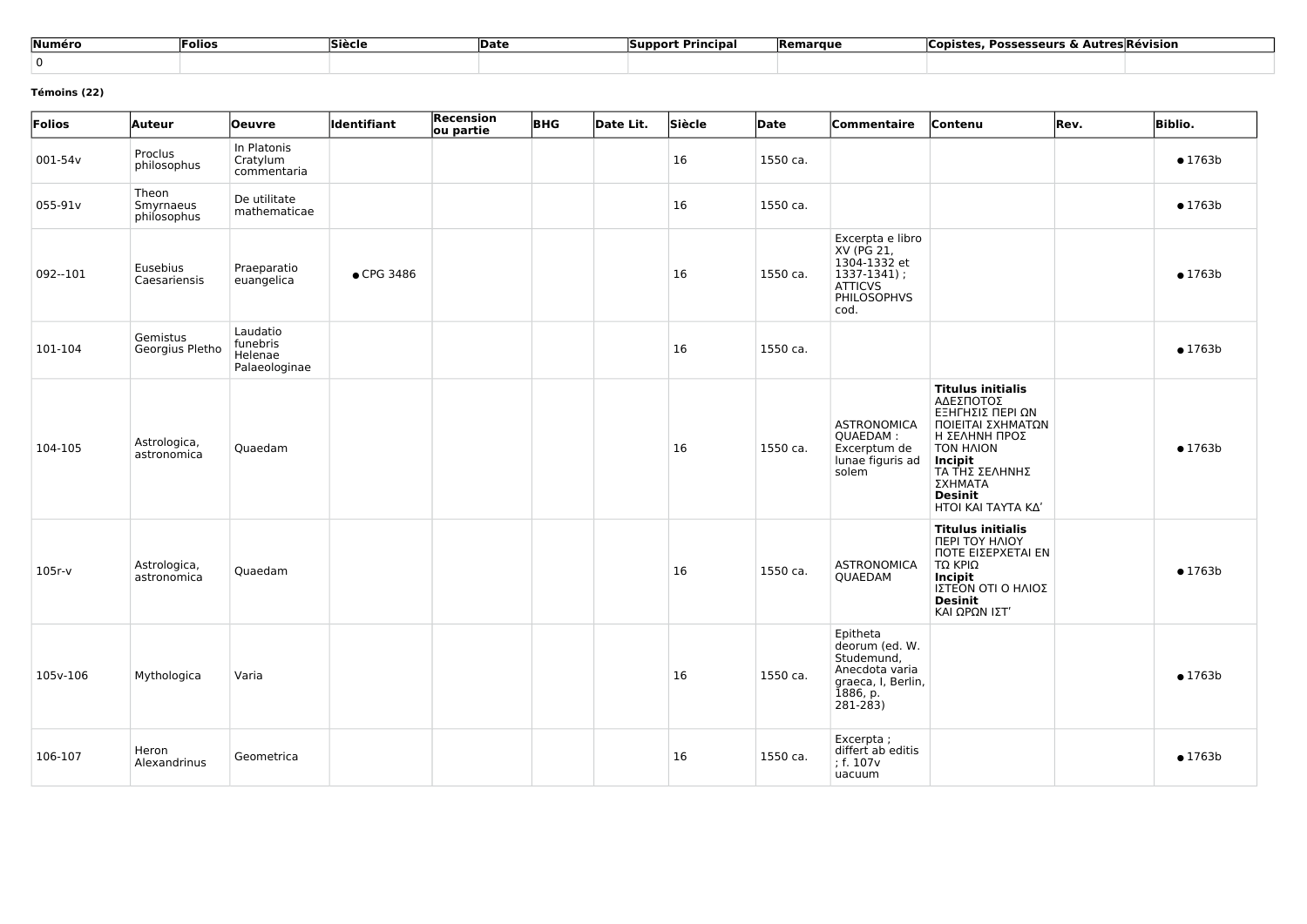| Folios                | Auteur                      | <b>Oeuvre</b>                                                   | <b>Identifiant</b>              | Recension<br>ou partie | <b>BHG</b> | Date Lit. | Siècle | <b>Date</b> | Commentaire                                                                                                                                                                 | Contenu | Rev. | <b>Biblio.</b>  |
|-----------------------|-----------------------------|-----------------------------------------------------------------|---------------------------------|------------------------|------------|-----------|--------|-------------|-----------------------------------------------------------------------------------------------------------------------------------------------------------------------------|---------|------|-----------------|
| 108-159,<br>170v-175v | Nemesius<br>Emesenus        | De natura<br>hominis                                            | • CPG 3550                      |                        |            |           | 16     | 1550 ca.    | Partes duae<br>quarum<br>secunda<br>anonyma cod. :<br>$(ff. 108-159)$<br>cap. 1-32, des.<br>imperfect.; f.<br>$159v$ uacuum;<br>(ff. 170v-175v)<br>cap. 33-37, des.<br>mut. |         |      | $\bullet$ 1763b |
| 160-165               | Marcus<br>Eugenicus         | De uitae<br>termino ad<br>Isidorum<br>monachum                  | • TB II Mark<br>Eugenikos<br>23 |                        |            |           | 16     | 1550 ca.    |                                                                                                                                                                             |         |      | $\bullet$ 1763b |
| 165-170 <sub>v</sub>  | Marcus<br>Eugenicus         | De<br>resurrectione                                             | ● TB II Mark<br>Eugenikos<br>22 |                        |            |           | 16     | 1550 ca.    | Anonymus cod.                                                                                                                                                               |         |      | $\bullet$ 1763b |
| 176-182v              | Gemistus<br>Georgius Pletho | In Aristotelis<br>analyticorum<br>posteriorum I<br>commentarium |                                 |                        |            |           | 16     | 1550 ca.    | Anonymus cod.<br>$\vert$ ; f. 183 uacuum                                                                                                                                    |         |      | $\bullet$ 1763b |
| 183v-315              | Eustratius<br>Nicaeae mtr.  | In Aristotelis<br>analytica<br>posteriora libri II              |                                 |                        |            |           | 16     | 1550 ca.    | Inc. mut.; cum<br>lacunis; f. 315v<br>uacuum                                                                                                                                |         |      | $\bullet$ 1763b |
| 316-332               | Synesius<br>Cyrenensis      | Oratio de regno<br>ad Arcadium<br>imperatorem                   | • CPG 5630                      |                        |            |           | 16     | 1550 ca.    |                                                                                                                                                                             |         |      | • 1763b         |
| 332-346v              | Synesius<br>Cyrenensis      | Dion                                                            | • CPG 5635                      |                        |            |           | 16     | 1550 ca.    |                                                                                                                                                                             |         |      | $\bullet$ 1763b |
| 346v-347v             | Synesius<br>Cyrenensis      | Catastasis I                                                    | • CPG 5637                      |                        |            |           | 16     | 1550 ca.    |                                                                                                                                                                             |         |      | $\bullet$ 1763b |
| 347v-348v             | Synesius<br>Cyrenensis      | Homiliae                                                        | • CPG 5636                      |                        |            |           | 16     | 1550 ca.    |                                                                                                                                                                             |         |      | $\bullet$ 1763b |
| 349-360v              | Synesius<br>Cyrenensis      | Caluitii<br>encomium                                            | • CPG 5634                      |                        |            |           | 16     | 1550 ca.    |                                                                                                                                                                             |         |      | $\bullet$ 1763b |
| 360v-381              | Synesius<br>Cyrenensis      | De prouidentia<br>siue Aegyptius                                | • CPG 5631                      |                        |            |           | 16     | 1550 ca.    |                                                                                                                                                                             |         |      | $\bullet$ 1763b |
| 381-384               | Synesius<br>Cyrenensis      | Ad Paeonium de<br>dono astrolabi                                | • CPG 5632                      |                        |            |           | 16     | 1550 ca.    | F. 384v uacuum                                                                                                                                                              |         |      | $\bullet$ 1763b |
| 385-396v              | Synesius<br>Cyrenensis      | Hymni                                                           | • CPG 5639                      |                        |            |           | 16     | 1550 ca.    |                                                                                                                                                                             |         |      | $\bullet$ 1763b |